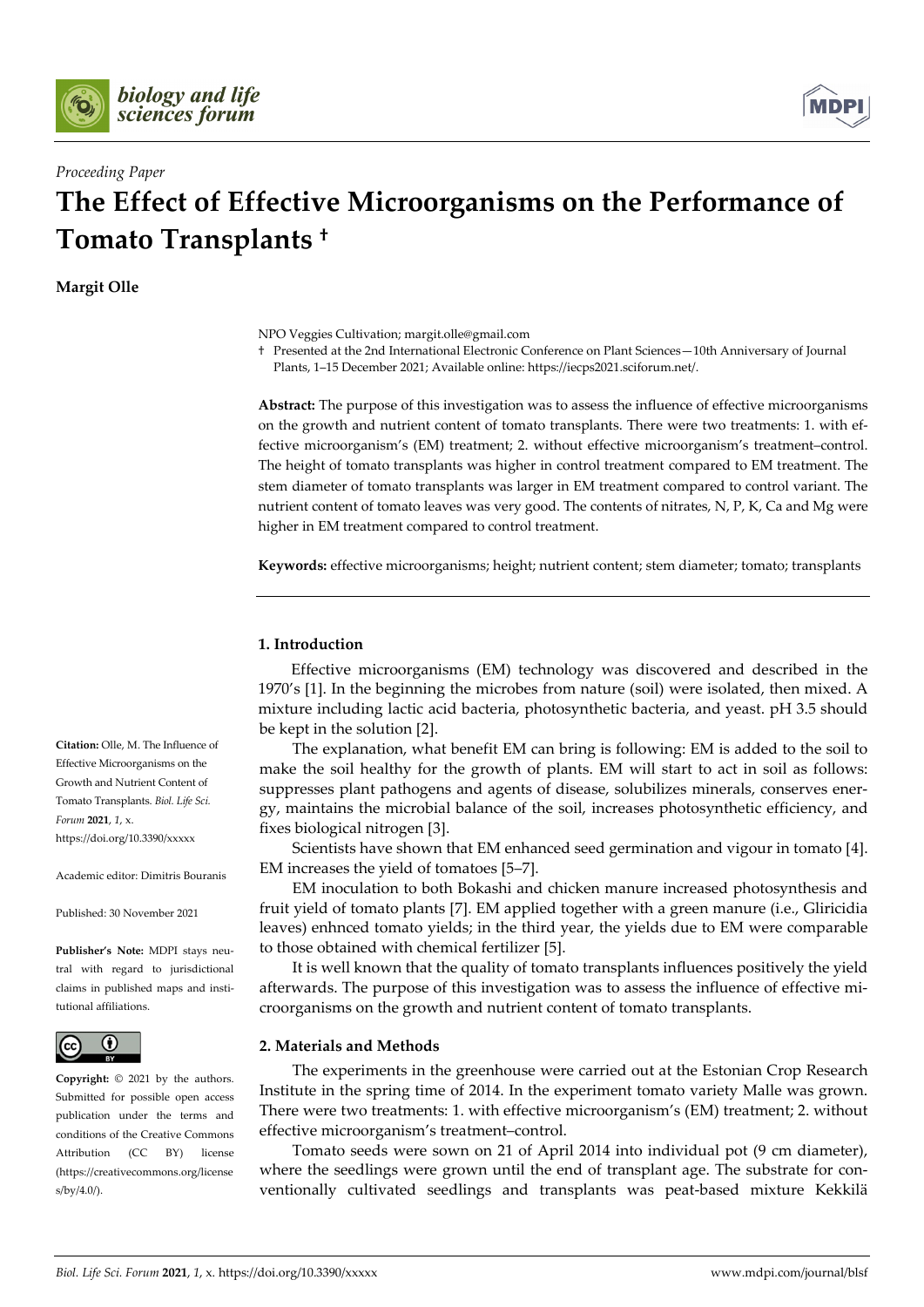14-16-18, which contained also Magnesium (5%) and limestone (4 kg m3).

Seeds were soaked in activated EM 1:500 solution half hour before sowing (treatment 1). Seeds were soaked in water half hour before sowing (treatment 2). Tomato seeds were sown in limed, fertilized and activated EM 1:500 solution treated peat (treatment 1) and in limed, fertilized and water treated peat (treatment 2). From 28.04.14 until 26.05.14 with weekly intervals the EM treatment plants were watered with activated EM solution (1:500) and control treatment plants at the same time were watered with solution of Superex (12-5-27).

Each variant consisted of 4 plants. The experiment had four replicates. The experiment was repeated at the same time, i.e., the second experiment was carried through simultaneously. Therefore, the total amount of plants in trials was 64, while additional plants were grown in protection strip.

The greenhouse lighting at a plant level was approximately 12,000 lux from high pressure sodium lamps. The plants were additionally lighted in the period of 18 h (23.00–16.00). All plants were grown with a minimum day and night temperature of 20 °C and 18 °C, respectively.

On 28.05.14 the height and stem diameter were recorded.

The contents of Nitrates in raw shoots of tomato were measured. The contents of Nitrogen, Phosphorus, Potassium, Calcium and Magnesium were determined in dry matter of tomato shoots. Nitrate content was determined in plant extracts by Fiastar 5000. Nitrogen content was determined according to the Copper Catalyst Kjeldahl Method (984.13). Phosporus determination was carried through in Kjeldahl Digest by Fiastar 5000 (AN 5242; Stannous Chloride method, ISO/FDIS 15681). Potassium determination was by the Flame Photometric Method (956.01). Calcium determination was by the o-Cresolphthalein Complexone method (ISO 3696, in Kjeldahl Digest by Fiastar 5000). Magnesium determination was by Fiastar 5000 (ASTN90/92; Titan Yellow method).

Analyses of variance were carried out on the data obtained using programme Excel. Signs used: \*\*\* *p* < 0.001; \*\* *p* = 0.001–0.01; \* *p* = 0.01–0.05; NS not significant, *p* > 0.05.

## **3. Results**

The height of tomato transplants was significantly higher and plants looked elongated in control treatment compared to EM treatment (Table 1). In the experiment the plants in EM variant were 26% smaller than plants in control.

The stem diameter of tomato transplants was significantly larger in EM treatment in the experiments compared to control treatment (without EM; Table 1). In the experiment the plants in EM treatment had 20% larger stem diameter than plants in control.

|                    |        | EM    | Control |       |
|--------------------|--------|-------|---------|-------|
| Height (cm)        | Av.    | 27.63 | 37.31   | $***$ |
|                    | St.dv. | 1.50  | 1.85    |       |
| Stem diameter (cm) | Av.    | 0.98  | 0.78    | $***$ |
|                    | St.dv. | በ በ4  | 0.04    |       |

Table 1. The height (cm) and stem diameter (cm) of tomato transplants according to treatments (EM, Control).

The Nitrate content of tomato transplants was higher in the EM variant than in the control variant (Table 2). The EM variant had 75% more Nitrates in the tomato transplants than in the control transplants.

The Nitrogen content of tomato transplants was higher in the EM variant than in the control variant (Table 2). The EM variant had 28% more Nitrogen in the tomato transplants than in the control transplants.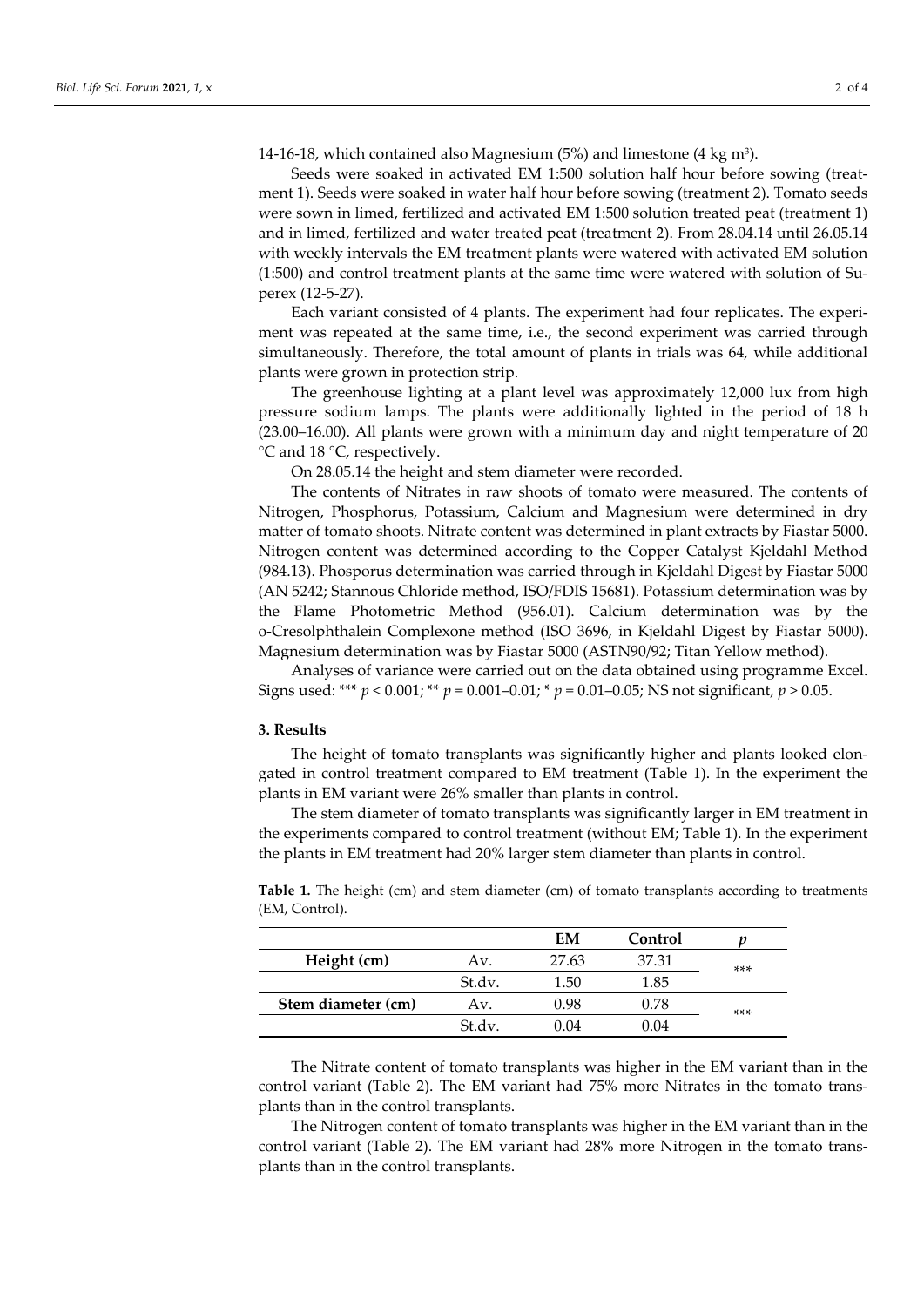The Phosphorus content of tomato transplants was higher in the EM variant than in the control variant (Table 2). The EM variant had 11% more Phosphorus in the tomato transplants than in the control transplants.

The Potassium content of tomato transplants was higher in the EM variant than in the control variant (Table 2). The EM variant had 26% more Potassium in the tomato transplants than in the control transplants.

The Calcium content of tomato transplants was higher in the EM variant than in the control variant (Table 2). The EM variant had 18% more Calcium in the tomato transplants than in the control transplants.

The Magnesium content of the tomato transplants was higher in the EM variant than in the control variant (Table 2). The EM variant had 12% more Magnesium in the tomato transplants than the control transplants.

| The Content of:           |        | EM     | Control | п      |
|---------------------------|--------|--------|---------|--------|
| Nitrates mg $kg^{-1}$     | Av.    | 1765.2 | 438.7   | $***$  |
|                           | St.dv. | 244.5  | 189.6   |        |
| $N\%$                     | Av.    | 4.09   | 2.95    | $**$   |
|                           | St.dv. | 0.26   | 0.35    |        |
| $\mathbf{P}^{o}\!/\!_{o}$ | Av.    | 0.74   | 0.66    | $\ast$ |
|                           | St.dv. | 0.03   | 0.05    |        |
| $K\%$                     | Av.    | 5.02   | 3.71    | $***$  |
|                           | St.dv. | 0.34   | 0.45    |        |
| Ca%                       | Av.    | 2.38   | 1.95    | $***$  |
|                           | St.dv. | 0.12   | 0.13    |        |
| $Mg\%$                    | Av.    | 0.68   | 0.60    | ×      |
|                           | St.dv. | 0.05   | 0.03    |        |

**Table 2.** The content of Nitrates (mg kg-1) in raw tomato shoots and the contents of N, P, K, Ca and Mg (%) in tomato shoot dry matter according to treatments (EM, Control).

#### **4. Discussion**

The height of tomato transplants was significantly higher and plants looked elongated in control treatment in both experiments compared to EM treatment. Oppositely Idris [8] found that EM treatment significantly increased the plant height, but it was considered plant height in fruiting phase, and we had in our research seen on transplants height. It can be that EM increases also the height of tomato plants by giving also more primary branches and number of fruits.

The stem diameter of tomato transplants increased in EM treatment. If stem diameter increases then the plant can get better the nutrients from soil. In addition EM improve mineral solubilization, and therefore tomato plants are more nutritious [3].

It is well known that the quality of tomato transplants influences positively the yield afterwards. Then it is important that transplant is of a good quality, which happened in present investigation. Similarly, Pavlovic et al. [9] found in their study on tomatoes. Low yield of tomatoes came from poor quality transplants [9]. Mohan [10] found that higher yield and lower glycoalkaloid content in Bokashi-treated (includes EM) tomatoes. EM inoculation increased photosynthesis and fruit yield of tomato plants [7]. For tomato Bokashi and EM1 when used singly, or in combination with each other, or in combination with inorganic fertilizer, significantly increased mean fruit weight over untreated control and increased the total marketable fruits harvested during the crop season [11]. EM applied with a green manure (i.e., Gliricidia leaves) increased tomato yields [5]. In accordance, Zanudin [6] found that EM increases the production of tomatoes. The lower number of tomato fruits associated with EM application resulted in improved average fruit weight of tomatoes grown in the greenhouse, possibly as a result of more assimilates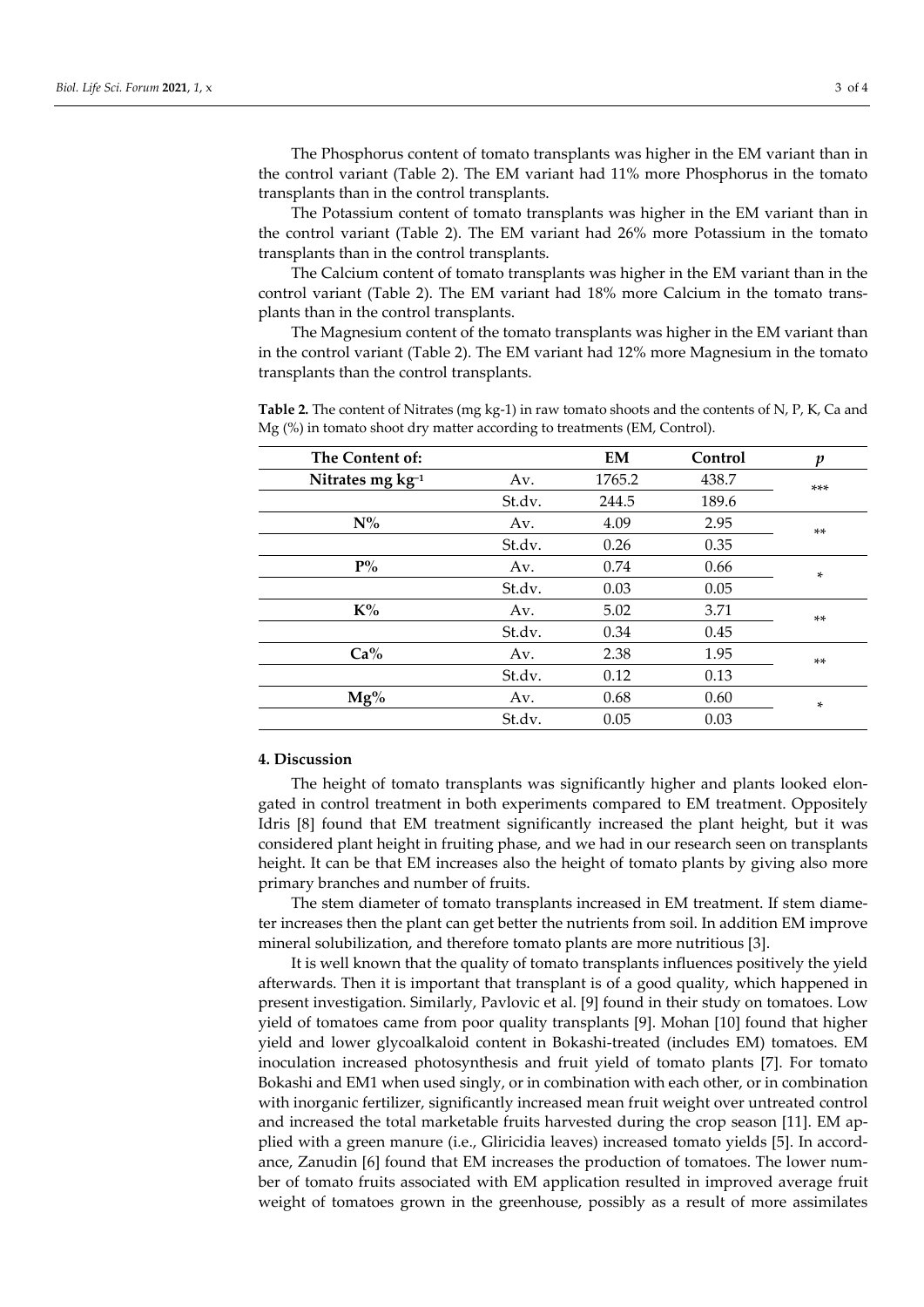being partitioned to the fewer fruits formed [12]. The application of EM appeared to promote early fruiting in tomato [13].

Increased nitrate uptake was found in present research. This could also influence plants negatively, because of: A high nitrate accumulation, which was present in our investigation, in plants might be undesirable, because it results in nitrite production, which is converted to nitric oxide by nitrate reductase and converted into the extremely toxic compound peroxynitrite under aerobic conditions, which is harmful to plant growth [14]. More seriously, the accumulation of peroxynitrite in humans may result in conditions such as chronic heart failure, diabetes, chronic inflammatory diseases, cancer, and neurodegenerative disorders [15].

In the present investigation, it was shown increased Phosphorus contents in plants. A high content of this element is needed especially for good root growth [16].

Data sowed in the present investigation that Potassium contents increased in plants. A high content of this element is very important in stomatal function and water relations of plants [16].

EM gives a good start to tomato transplants because it solubilises minerals, including Ca, from substrate. It is very good, because Ca influences followed processes: the incidence of diseases is less in the plant with higher Ca content, insects is less on the plant with higher Ca content, plants are with higher transportability and storability, when containing more calcium [17,18].

Magnesium contents in the present investigation increased in plants. A higher Mg content could have desirable; because of a higher Mg content reduces the incidence of insect pests and diseases [19].

#### **5. Patents**

There are not applied a patent, however those results are highly innovative and I consider it as one of my discoveries regarding following:

Effective microorganisms (EM) improve the quality of tomato transplants because they remain compact with greater stem diameter (Margit Olle discovery).

**Supplementary Materials:** Poster presentation might be available.

**Author Contributions:** M.O. contributed alone all parts of the scientific work. M.O. have read and agreed to the published version of the manuscript.

**Funding:** This research was financially supported by the Estonian Agricultural Registers and Information Board, and with the help of the Jaagumäe Agro OÜ and the Estonian Crop Research Institute.

**Conflicts of Interest:** No conflict of interests.

### **References**

- 1. Higa, T. Kyusei Nature Farming and Environmental Management Through Effective Microorganisms—The Past, Present and Future. 2012. Available online: http://www.infrc.or.jp/english/KNF\_Data\_Base\_Web/7th\_Conf\_KP\_2.html (accessed on 7 March 2020).
- 2. Javaid, A. Beneficial Microorganisms for Sustainable Agriculture. *Sustain. Agric. Rev.* **2010**, *4*, 347–369.
- 3. Subadiyasa, N.N. Effective microorganisms (EM) technology: Its potential and prospect in Indonesia. *Maj. Ilm. Fak. Pertan. Univ. Udayana* **1997**, *16*, 45–51.
- 4. Siqueira, M.F.B.; Sudré, C.P.; Almeida, L.H.; Pegorerl, A.P.R.; Akiba, F. Influence of Effective Microorganisms on Seed Germination and Plantlet Vigor of Selected Crops. 2012. Available online: http://futuretechtoday.com/em/EMSeedGermPlantVigor.pdf (accessed on 28 March 2020).
- 5. Marambe, B.; Sangakkara, U.R. Effect of EM on Weed Populations, Weed Growth and Tomato Production in Kyusei Nature Farming. 1996. Available online: http://www.futuretechtoday.net/em/index2.htm (accessed on 21 March 2020).
- 6. Zaenudin, S. Effective Microorganisms (EM4) Technology in Indonesia. 1993. Available online: http://www.futuretechtoday.net/em/index2.htm (accessed on 3 March 2020).
- 7. Xu, H.L.; Wang, R.; Mridha, M.A.U. Effects of Organic Fertilizers and a Microbial Inoculant on Leaf Photosynthesis and Fruit Yield and Quality of Tomato Plants. *J. Crop. Prod.* **2001**, *3*, 173–182.